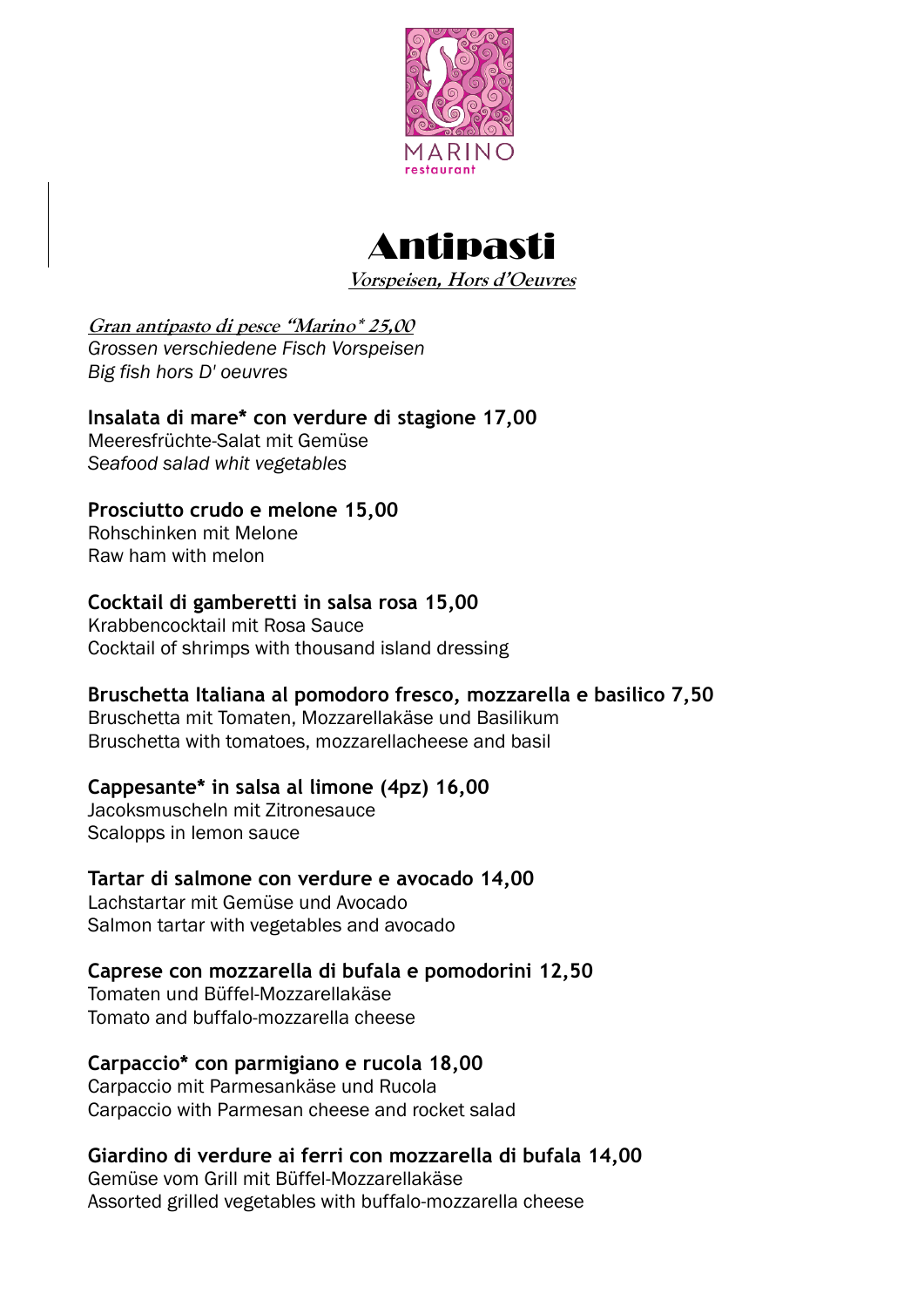#### **Cozze**

#### **Miesmuscheln, Mussels**

#### **Cozze alla marinara con pomodoro e aglio 16,00**

Miesmuscheln in Tomatensauce und Knoblauch Mussels with tomato sauce and garlic

### **Cozze al vino bianco 15,00**

Miesmuscheln in Weissweinsauce mit Knoblauch Mussels in white wine sauce and garlic

### **Zuppa del doge (Cozze, vongole, gamberi\*con salsa al pomodoro e peperoncino) 19,00**

Suppe der Dogen (Miesmuscheln, Venusmuscheln, Garnelen, Tomatensauce und Chilishoten) The doge's soup ( mussels, clams, shrimps, tomatoes-sauce and hot pepper)

### Zuppe

#### **Suppen, Soups**

**Zuppa all'ortolana**\* **8,50** Gemüsesuppe Vegetable soup

**Crema di pomodoro 8,50** Tomatencremesuppe Cream of tomatoes

# Primi Piatti

**Erster Gang, First course**

**Spaghetti al pomodoro e basilico 8,50** Spaghetti mit Tomatensauce und Basilikum Spaghetti with tomato sauce and basil

**Spaghetti alla Bolognese 9,50** Spaghetti mit Fleischsauce Spaghetti with meat sauce

**Spaghetti aglio, olio e peperoncino 9,20** Spaghetti mit Knoblauch, Öl und Chilischoten Spaghetti with garlic, oil and hot pepper

### **Spaghetti alla carbonara 11,00**

Spaghetti mit Eigelb und Bauchspeck Spaghetti with bacon and egg yolks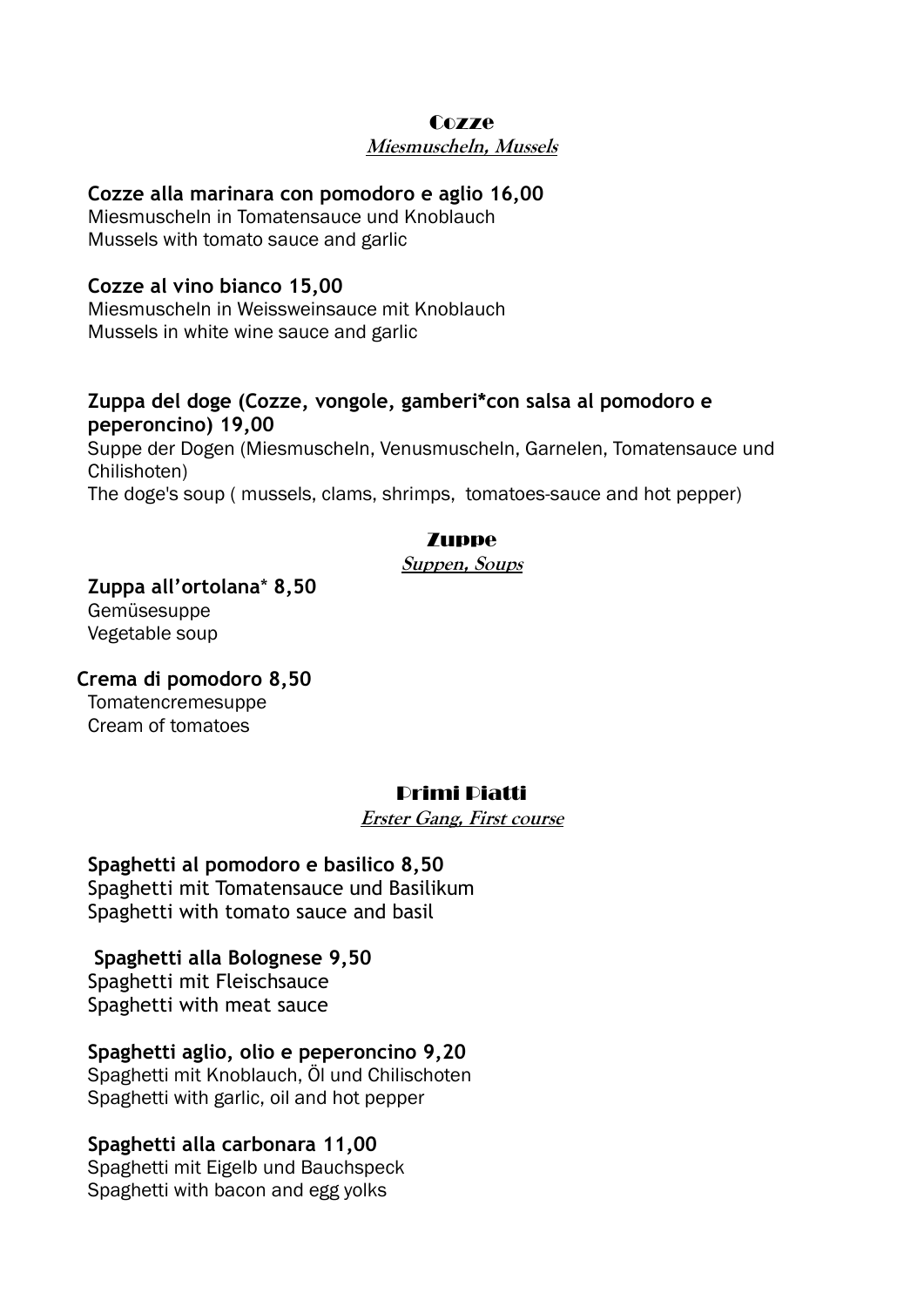### **Spaghetti alle vongole 16,50**

Spaghetti mit Venusmuscheln Spaghetti with clams

### **Spaghetti alle cozze 12,00**

Spaghetti mit Miesmuscheln Spaghetti with Mussels

### **Spaghetti allo scoglio 19,50**

Spaghetti mit Meeresfrüchten Spaghetti with seafood

**Riso alla Treportina** (Riso al forno con verdure) **10,50** Reis im Ofen mit Gemüse Rice in oven with vegetables

### **Tagliatelle con gamberi\* e zucchine 13,50**

Bandnudeln mit Garnelen und Zucchini Tagliatelle noodels with shrimps and courgettes

#### **Tagliatelle con panna e salmone affumicato 13,00** Bandnudeln mit Rahmsauce und Räucherlachs Tagliatelle noodels with cream and smoked salmon

# **Gnocchetti con gamberi, \*melanzane e ciliegini 13,00**

Gnocchi mit Garnelen, Auberginen und Kirschtomaten Small potato-dumplings, shrimps and cherry tomatoes

**Gnocchi ai 4 formaggi 9,80** Gnocchi 4 käse-Sauce Small potato-dumplings with 4 cheese

**Lasagne alla Bolognese 9,60** Lasagne mit Fleischsauce Lasagne meat sauce

# **Tortellini panna e prosciutto 9,50**

Tortellini with Rahmsauce und Schinken Tortellini with cream and ham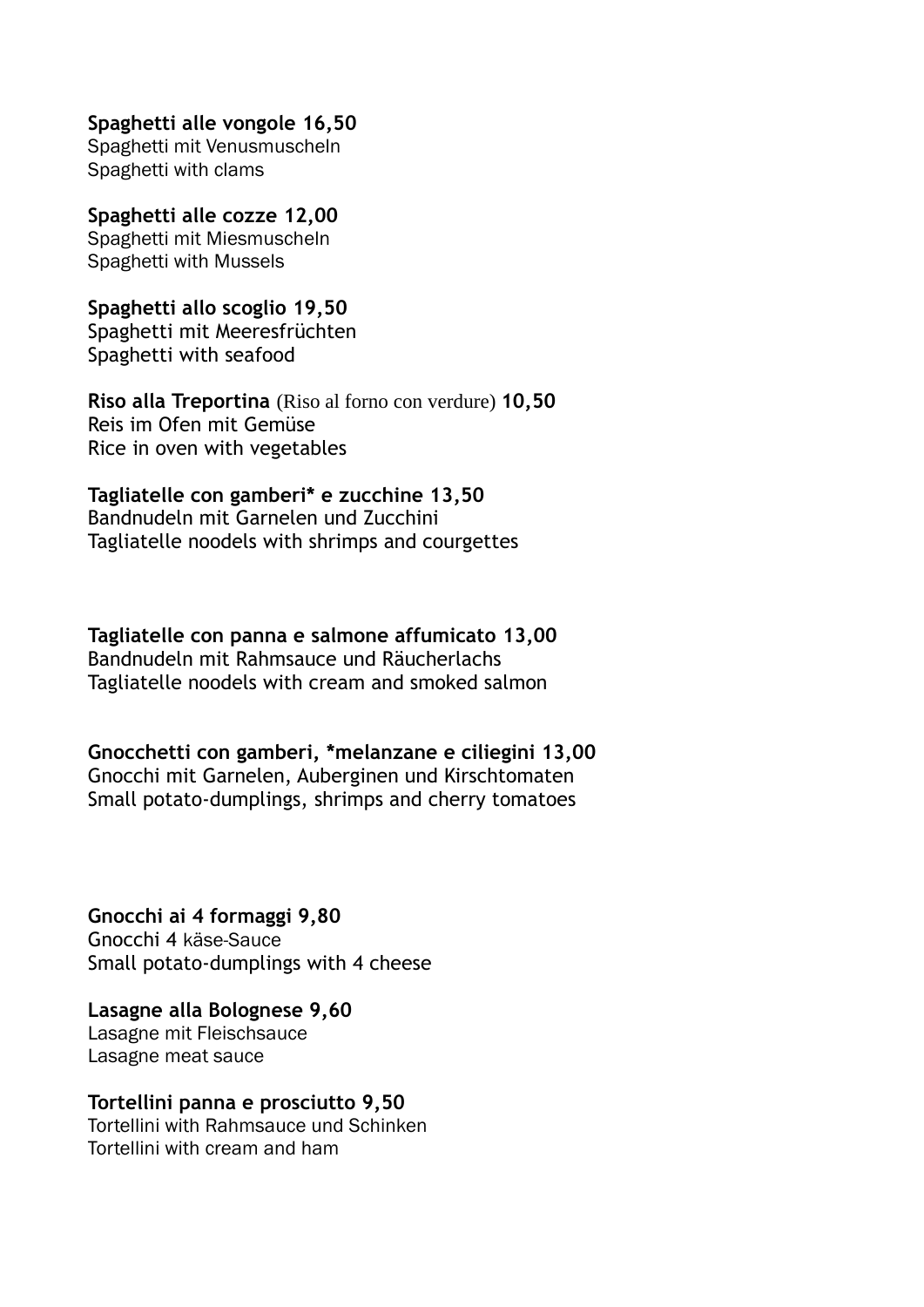**Pennette gorgonzola e prosciutto crudo 13,50** Maccaroni mit Gorgonzolakäse und Rohschinken Macaroni with Gorgonzola cheese and row ham

**Pennette alla Siciliana** (pomodoro, mozzarella, melanzane) **10,5,50** Maccaroni nach sizilianischer Art (Tomaten, Auberginen, Mozzarellakäse) Macaroni alla siciliana (tomato, aubergines, mozzarella cheese

### Insalatone

**Salate, Salads**

**Salmone e avocado** (insalata, salmone affumicato, avocado, carote, pomodori e noci)**15,00** (Blattsalat, geräucheter Lachs, Avocado, Karotten, Tomaten und Walnuss)

(Salad, smoked salmon, avocado, carotts, tomatoes, walnuts)

**Rustica** (tonno, cipolla, fagioli, rucola e pomodoro) **10,50**

(Thunfisch, Zwiebeln, Bohnen, Rucola, Tomaten)

(Tuna, onions, beans, rocket salad, tomatoes)

**Caesar Salad (insalata, crostini di pane, parmigiano, pollo,salsa caesar) 13,50**

(Blattsalat, Brotcroutons, Parmesankäse, Hühnerbrust, Caesar-Sauce)

(Salad, croutons of bread,chiken breast, parmesan cheese, caesar-sauce)

**Chiken Salad (insalata, pomodoro, pollo, carote, mais, salsa jogurt) 13,50**

(Blattsalat, Tomaten, Hühnerbrust , Karotten, Mais, Joghurt-Sauce)

(Salad, tomatoes, chiken breast, sweet corn, carotts, yogurt sauce)

**Tiepolo** (insalata, mozzarella di bufala, gamberetti, mais, pomodori) **14,00** (Blattsalat, Büffelmilch-Mozzarella, Garnelen, Mais, Tomaten)

(Salad, buffalo cheese,shrimps, sweet corn, tomatoes)

**Nizzarda** (insalata, formaggio, tonno, olive e uova) **11,50**

(Blattsalat, Käse, Thunfisch, Oliven, Ei)

(Salad, cheese, tuna, olives, egg)

**Pescatora (gamberi\*, rucola, scaglie di parmigiano, olive, pomodori) 14,00** (Blattsalat, Käse, Thunfisch, Oliven, Ei)

(Salad, cheese, tuna, olives, egg)

**Greca (olive, pomodoro,cetrioli, formaggio feta , peperoni, cipolla,origano) 12,00**

(Oliven, Tomaten, Gurken,Fetakäse, Paprikaschoten, Zwiebeln,Orig)

( olives, tomatoes, cucumbers, feta cheese, peppers, onion, origan)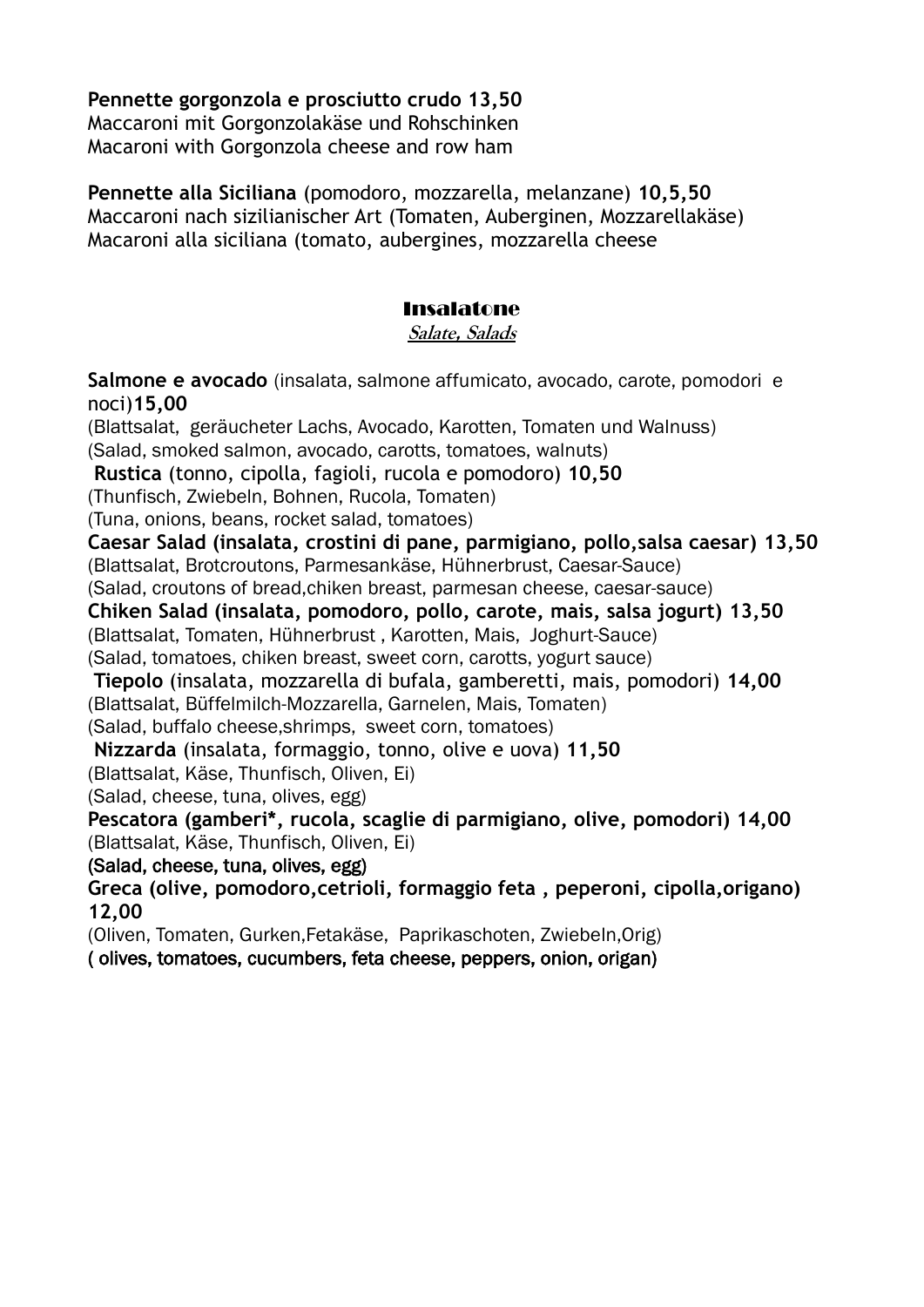### Uova **Eierspeisen, Eggs**

**Omelette naturale 7,00** Omelette Omelette **Omelette prosciutto 8,00** Omelette mit Schinken Omelette with ham **Omelette al formaggio 8,00** Käse-Omelett Cheese omelett **Omelette formaggio, prosciutto e funghi 9,00** Omelette mit Käse, gekochtem Schinken, Pilzen Omelette with cheese, ham, mushroms

### Contorni

**Beilagen, Garnish**

**Insalata mista 5,50** Gemischter Salat Mixed salad **Patate fritte 5,00** Pommes frites French fried potatoes **Insalata di pomodoro 5,00 Tomatensalat** Tomato salad **Verdure bollite 5,00** Gedünstetes Gemüse Boiled vegetables **Insalata di pomodoro e cipolla 6,00** Tomaten-Zwiebelsalat Tomato and onion salad **Verdure ai ferri 6,50** Gegrilltes Gemüse Grilled vegetables

# Secondi Piatti di Carne

**Fleischgerichte, Meat dishes**

**Filetto di manzo ai ferri con patate fritte 31,00** Rinderfilet vom Rost mit Pommes frites Grilled fillet of beef whit chips

**Filetto di manzo al pepe con patate al forno 32,00** Rinderfilet in Pfeffersauce, Ofenkartoffeln Fillet of beef in pepper sauce, baked potatoes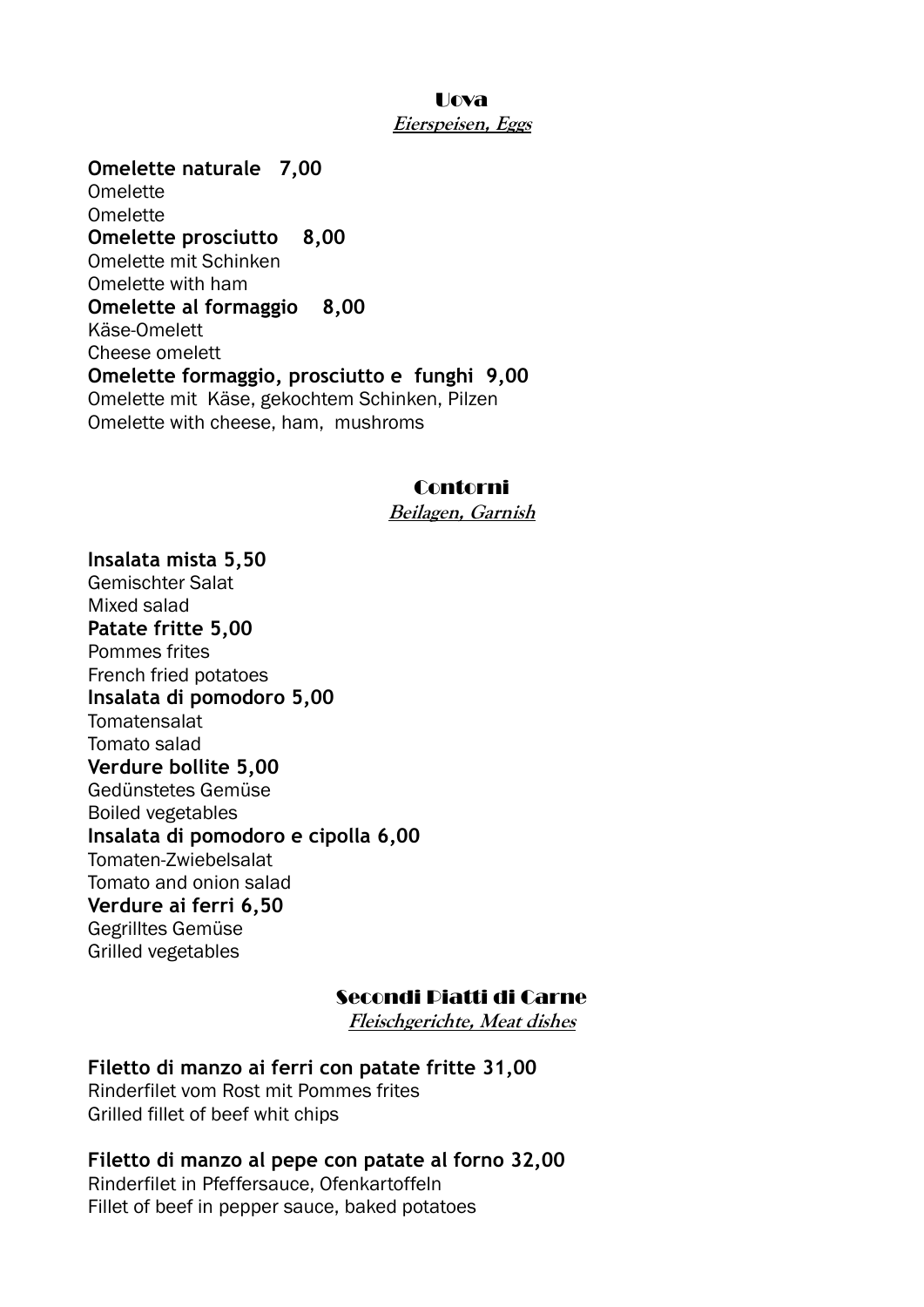### **Filetto di manzo al pepe gorgonzola e porcini con patate al forno 32,50**

Rinderfilet in Gorgonzolakäsesauce, Steinpilzen mit Ofenkartoffeln Fillet of beef in gorgonzola cheese sauce, porcini mushrooms whit baked potatoes

# **Chateaubriand con verdure e patate fritte (per 2 pers) 59,00**

Chateaubriand mit Gemüse und Pommes frietes (für 2 Personen) Chateaubriand with vegetables and chips (for 2 persons)

### **Tagliata di pollo con rucola e parmigiano 15,00**

Geschnittenes Hänchenbrust mit Rucola und Parmesankäse Sliced chiken brest whit rocket and parmesan-cheese

# **Pollo al curry con riso 17,00**

Curryhuhn mit Reis Chicken curry with rice

### **Scaloppine al limone con verdure ai ferri 19,00**

Schnitzel in Zitronensauce mit Gemüse vom Grill Escalopes in lemon sauce with grilled vegetables

### **Saltimbocca alla romana con patate al forno 19,00**

Saltimbocca Schnitzel mit Schinken, Salbei und Ofenkartoffeln Escalopes with ham, sage, baked potatoes

### **Filetto di maiale alla senape con patate al forno e verdure 20,50**

Schweinefilet in Sefensauce, Ofenkartoffeln und Gemüse Pork fillet in mustard sauce, baked potatoes and vegetables

# **Fegato alla veneziana con patate bollite 19,5O**

Kalbsleber venezianische Art mit Dampfkartoffeln Calf's liver venetian style with boiled potatoes

### **Milanese con patate fritte 16,00**

Wienerschnitzel mit Pommes frites Breaded escalop milanese with chips

Si avverte la gentile clientela che a volte, a causa della irreperibilità dei prodotti freschi, per poter mantenere prezzi costanti,

vengono impiegati prodotti surgelati (\*) o congelati mantenendo inalterata la qualità. Grazie.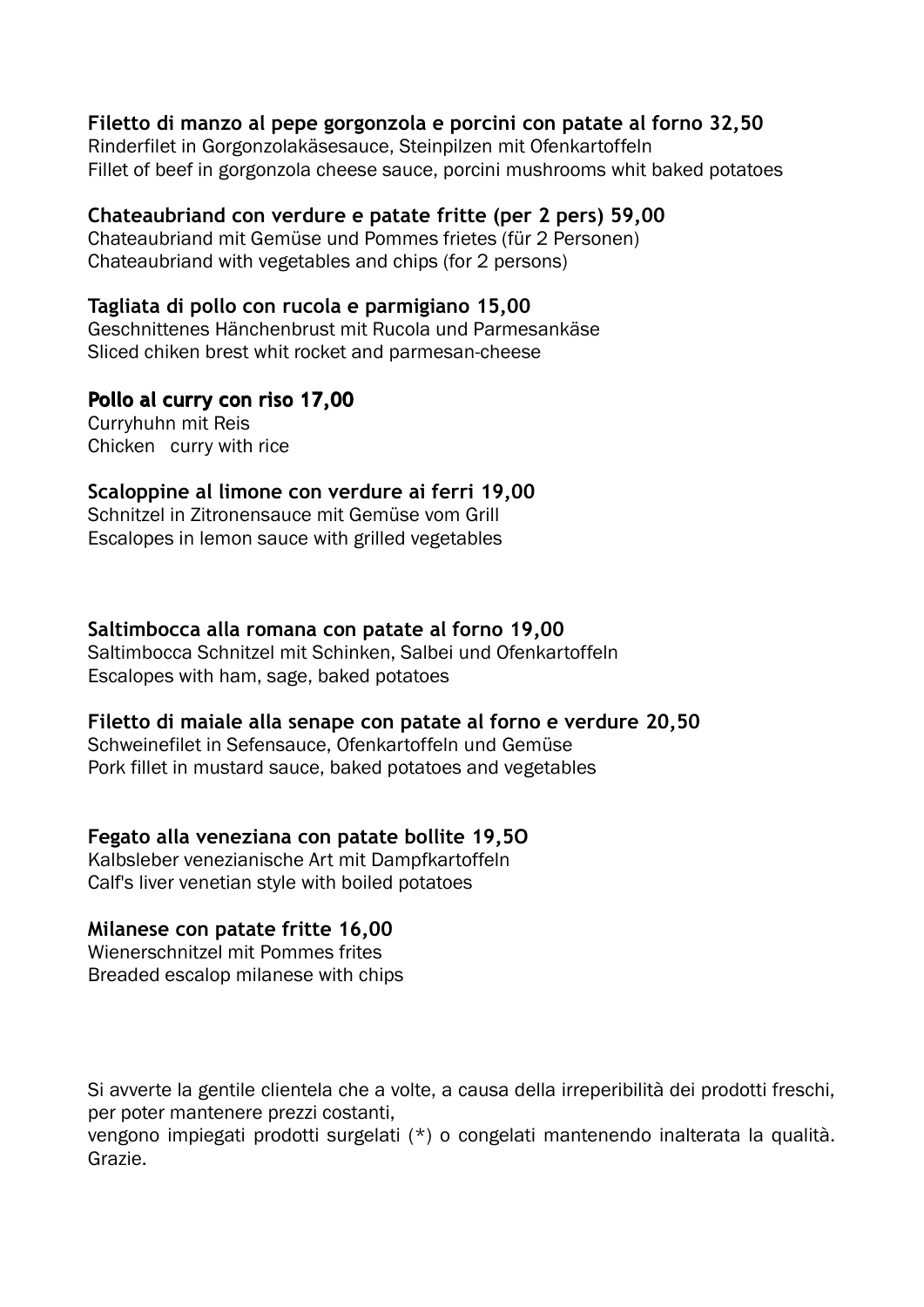### Secondi Piatti di Pesce

**Fischgerichte, Fish dishes**

### **Sogliola\* ai ferri con verdure ai ferri 22,00**

Seezunge und Gemüse vom Grill Grilled sole with grilled vegetables

### **Filetto di orata al forno con olive e patate 21,00**

Goldbrassenfilet im Ofen mit Kartoffeln und Oliven Sea bream fillets whit potatoes and olives

#### **Filetto di branzino ai ferri con verdure ai ferri 20,50**

Seebarschfilet und Gemüse vom Grill Grilled sea-bassfillet and grilled vegetables

#### **Grigliata mista di pesce\* con insalata mista 27,00**

Verschiedene Fischsorten vom Grill mit gemischtem Salat Various grilled fish with mixed salad

#### **Salmone al limone con patate al forno 19,00**

Lachsfilet in Zitronesauce mit Ofenkartoffeln Salmon fillet in lemonsauce with baked potatoes

#### **Salmone al pepe rosa con verdure bollite 19,00**

Lachsfilet mit rosa Pfeffer und gedünstetem Gemüse Salmon fillet with red pepper and boiled vegetables

### **Fritto misto\* con verdure fritte 20,00**

Fischfritüre und fritiertes Gemüse Mixed fried fish and fried vegetables

#### **Calamari\* fritti con verdure fritte 17,000**

Gebackene Kalamari und fritiertes Gemüse Fried calamaries and fried vegetables

#### **Sardine fritte con insalata mista 14,50**

Gebackene Sardinen mit gemischtem Salat Fried sardines and mixed salad

#### **Gamberi \* al curry con riso 23,00**

Garnelen mit Currysauce und Reis Curry shrimps with rice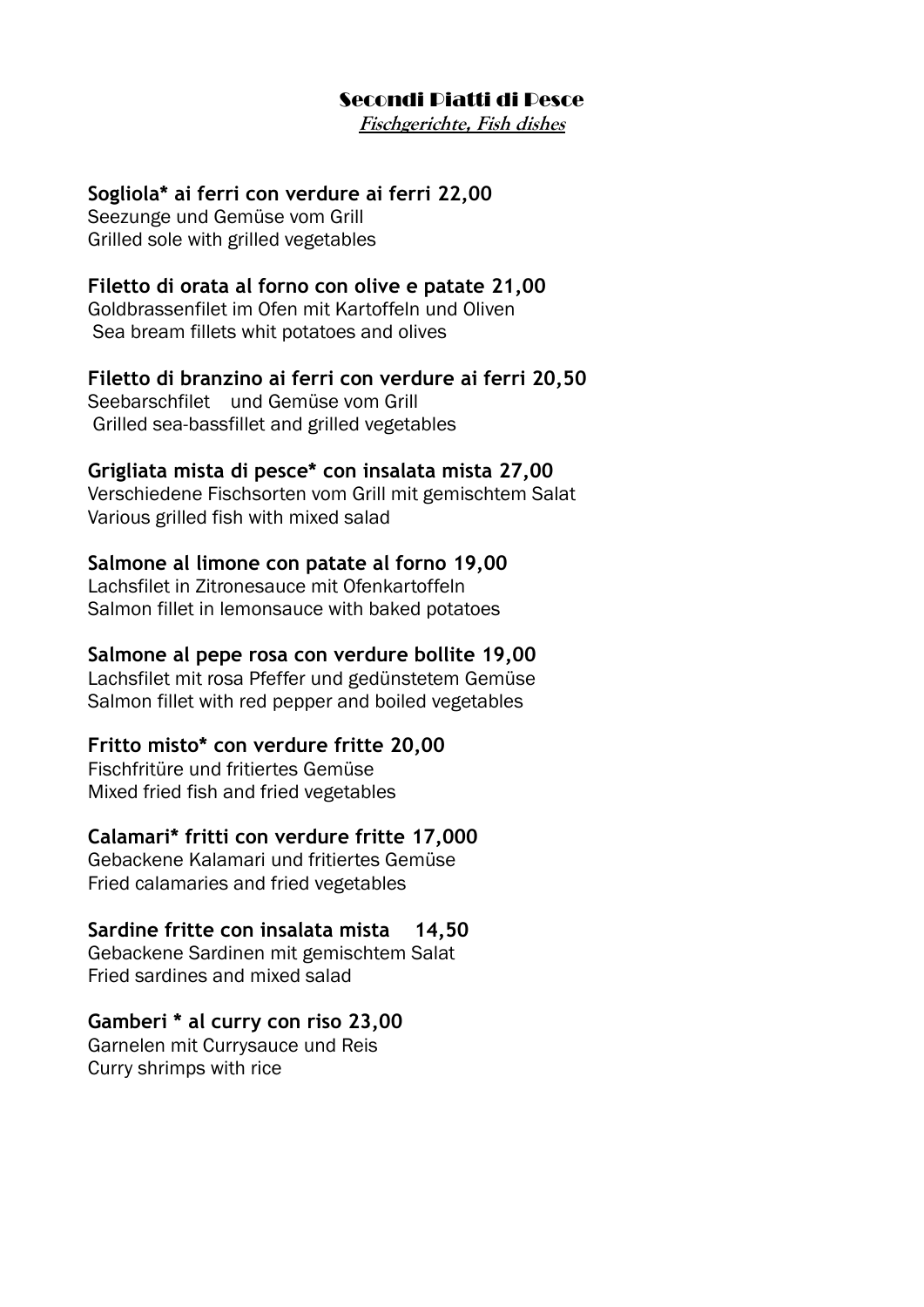#### Pizze

#### **Pizzen, Pizzas**

**Margherita** (pomodoro, mozzarella) **6,50** Tomaten, Mozzarella Tomato, mozzarella

**Romana** (pomodoro, mozzarella, acciughe, capperi) **9,50** Tomaten, Mozzarella, Sardellen, Kapern Tomato, mozzarella, anchovis, capers

**Zingara** (pomodoro, mozz., salamino, cipolla, aglio, peperoncino) **10,50** Tomaten, Mozzarella, scharfe Salami, Zwiebeln, Knoblauch, Chilishoten Tomato, mozzarella, hot salami,onions, garlic, hot pepper

*Parmigiano e rucola (pomodoro, mozzarella, parmigiano, rucola) 9,80* Tomaten, Mozzarella, Parmesankäse, Rucola Tomato, mozzarella, parmesan-cheese, rucola salad

**Diavola** (pomodoro, mozzarella, salamino piccante**) 9,50** Tomaten, Mozzarella, scharfe Salami Tomato, mozzarella, hot salami

*Porcini, salamino, gorgonzola (pomodoro, mozzarella, porcini, salamino, gorgonzola) 13,50*

Tomaten, Mozzarella, Steinpilzen, scharfe Salami, Gorgonzolakäse Tomato, mozzarella, porcini mushrooms, hot salami, gorgonzola cheese

**Salame dolce** (pomodoro, mozzarella, salame dolce) **9,50** Tomaten, Mozzarella, milde Salami Tomato, mozzarella, mild salami

**Prosciutto** (pomodoro, mozzarella, prosciutto) **9,00** Tomaten, Mozzarella, gekochter Schinken Tomato, mozzarella, ham

**Prosciutto e Funghi (**pomodoro, mozzarella, prosciutto, funghi) **9,50** Tomaten, Mozzarella, gekochter Schinken, Pilze Tomato, mozzarella, ham, mushrooms

**Prosciutto e salamino** (pomodoro, mozzarella, prosciutto, salamino) **9,58** Tomaten, Mozzarella, gekochter Schinken, scharfe Salami Tomato, mozzarella, ham, hot salami

**Prosciutto e salame dolce** (pomodoro, mozzarella, prosciutto, salame doce) **9,80** Tomaten, Mozzarella, gekochter Schinken, milde Salami Tomato, mozzarella, ham, mild salami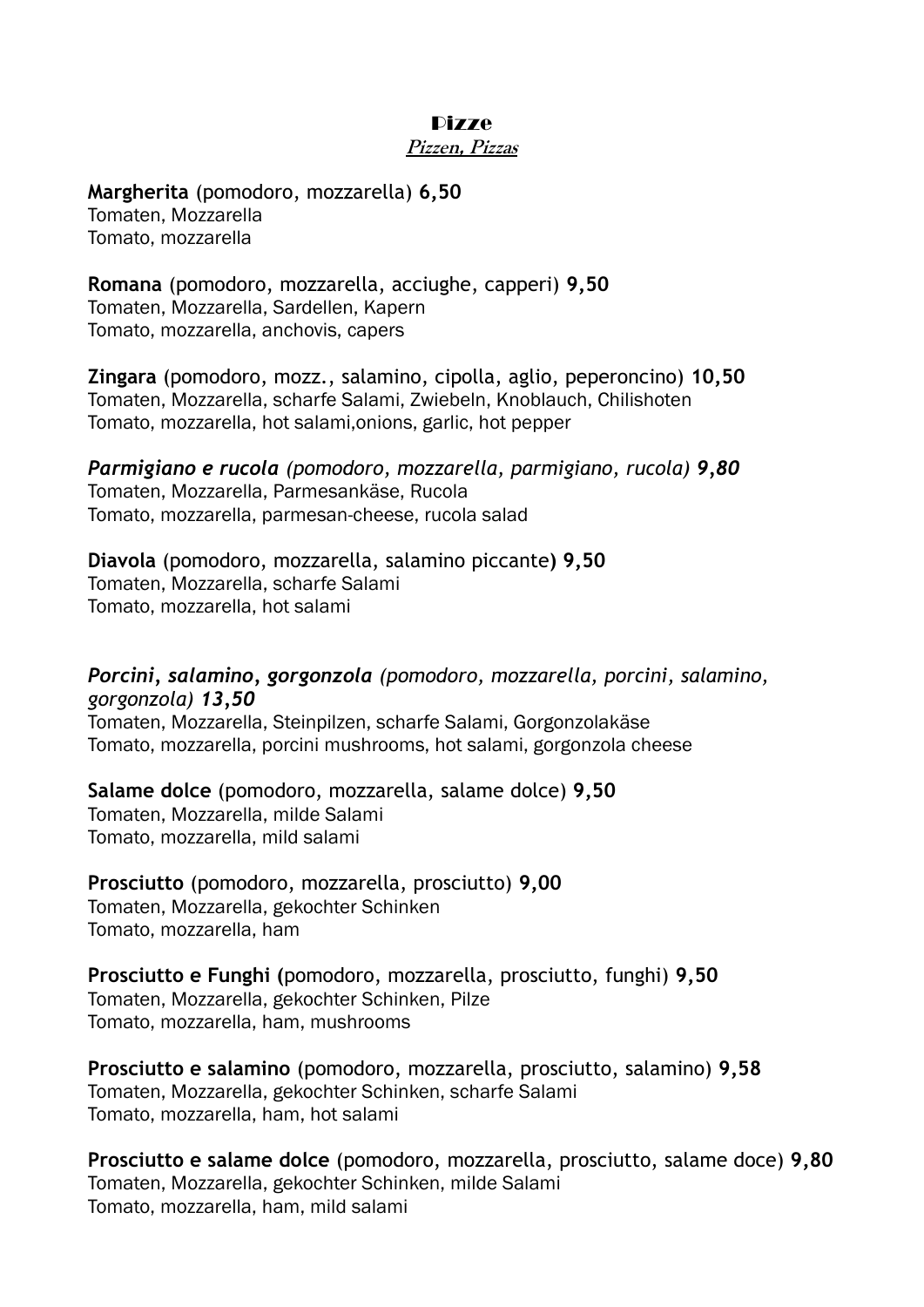**Etna** (pomodoro, mozz., salamino, cipolla, peperoncino, zucchine, rucola) **11,50** Tomaten, Mozzarella, scharfe Salami, Zwiebeln, Zucchini, Rucola Tomato, mozzarella, hot salami, onions, hot pepper, courgettes, rucola

**Vesuviana** (pom., mozz., prosc., funghi, salamino, peperoni, cipolla) **11,50** Tomaten, Mozzarella, Schinken, Pilze, scharfe Salami, Paprika, Zwiebeln Tomato, mozzarella, ham, mushrooms, hot salami, sweet peppers, onion Scopello (pomodoro,

**Capricciosa** (pomodoro, mozzarella, prosciutto, funghi, carciofi) **10,00** Tomaten, Käse, gekochter Schinken, Pilze, Artischocken Tomato, mozzarella, ham, mushrooms, artichokes

**Pizza Union Lido** (pom.,mozz.,acciughe,capperi, peperoni, salame piccante, aglio) **11,50**

Tomaten, Mozzarella, Sardellen, Kapern, Paprika, scharfe Salami, Knoblauch Tomatoes , mozzarella, anchovies, capers, pepper, hot salami, garlic

**Pizza Bolognese** ( pomodoro, mozzarella, ragù, parmigiano) **10,00** Tomaten, Mozzarella,Fleischsauce, Parmesankäse Tomatoes , mozzarella, parmesan cheese

**Pizza Carbonara** ( pomodoro, mozzarella, uova, parmigiano, pancetta)**10,50** Tomaten, Mozzarella, Eier, Pancetta , Parmesan Tomatoes , mozzarella, egg, bacon, parmesan cheese

# Pizze

### **Pizzen, Pizzas**

**Contadina** (pomodoro, mozz., salamino, prosciutto, wurstel, cipolla, peperoncino) **11,00** Tomaten, Mozzarella, scharfe Salami, gekochter Schinken, Wurstel, Zwiebeln, **Chilishoten** Tomato, mozzarella, hot salami, ham, wurstel, onions, hot pepper

**Siracusa** (pomodoro, mozzarella, peperoni, tonno, cipolla, olive, rucola) **11,50** Tomaten, Mozzarella, Paprikaschoten, Thunfisch, Zwiebeln, Oliven, Rucola Tomato, mozzarella, peppers, tuna, olives, rucola salad

**Tonno e Cipolla** (pomodoro, mozzarella, tonno, cipolla) **10,00** Tomaten, Mozzarella, Thunfisch, Zwiebeln Tomato, mozzarella, tuna, onions

**Verdure** (pomodoro, mozzarella, verdure) **9,80** Tomaten, Mozzarella, Gemüse Tomato, mozzarella, vegetables